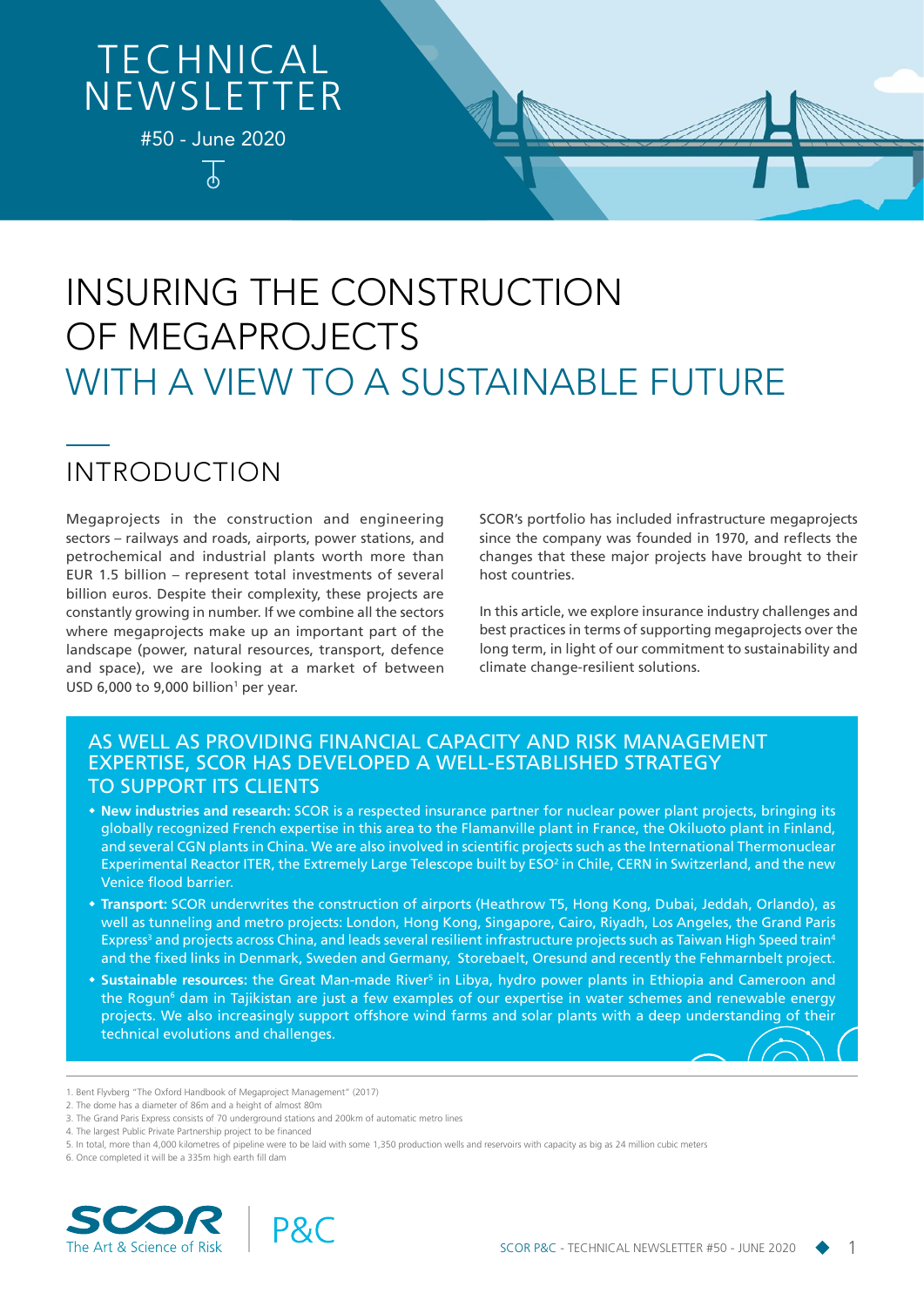

### BEST PRACTICES IN TERMS OF INSURING MEGAPROJECTS, BEARING IN MIND THAT EACH PROJECT BRINGS ITS OWN SET OF COMPLEXITIES AND CHALLENGES

P&C

**No two megaprojects are alike. Nevertheless, there are some general trends and good practices that apply across the board**.

### UNDERSTANDING THE DIVERSE RISK UNIVERSE OF MEGAPROJECTS: THE ART & SCIENCE OF UNDERSTANDING RISKS

The role of the underwriters is to analyze the project in detail and understand all the risks involved, in order to provide their clients with the right support and set appropriate terms and conditions. This includes:

- examining the nature of the project, the detailed scope of works, the construction methods and technology used, the location and cat exposure, the project planning, the detailed breakdown of values, and the expected revenues to be covered. All of these help us to calculate our maximum exposure as well as the correct terms and conditions.
- \* studying the risk analysis conducted by the owner and the contractors, the transparency involved in sharing this across the contract chain and with the insurers, the mitigation measures put in place, and the choice of best construction solutions to reduce the exposure at the most exposed stages of the project – the Tunnel Code of Practice, developed jointly by insurers and the tunnel industry, is very detailed in this regard.
- looking at how the owner is adapting the contract structure to the level of risks involved. For small and easy-to-build constructions, a lump sum type of contract is the preferred option. When there are uncertainties in terms of the quantities of material and equipment involved, a cost-plus fee contract could be more suitable. When design challenges are present, a design and build contract is ideal and when real design, planning and cost challenges are present, the best solution is a partnering contract where ideas and benefits are shared. All of this has implications for insurers' risk analysis.

Megaprojects sometimes involve many contractors with highly fragmented contracts, with the aim of putting different companies against each other. As numerous studies on the subject have shown, it has become standard practice to overshoot budgets and timeframes for these projects. This can create a risk aggravation factor for the insurers and reinsurers, even if additional costs and extended timeframes often also mean additional premiums for the underwriters.

For megaprojects based on Public Private Partnerships (PPP), Built Operate and Transfer (BOT), or on project financing<sup>7</sup>, requests for delay in start-up cover (DSU in respect of loss of revenues, debt service, fixed costs...) - in case material damage delays the final handover - are frequent, usually driven by lenders' requirements. The amount of cover requested is nowadays greater, and this increases our global exposure because it directly impacts the underwriters' maximum possible loss, which must be fully included in our estimations. There must be a very clear understanding of the potential financial loss in the event of delay: interest rates, fixed costs, return on investment, estimation of future income, price of raw materials, and so on, in order to correctly evaluate exposure.

### THE ROLE PLAYED BY INSURERS IN RISK AND PROJECT MANAGEMENT

Risk management is now an essential component of any enterprise, and construction projects are no exception. Risk management requires a dedicated organizational structure (a dedicated team or person), specific processes and risk registers. Risk registers must reflect the main risks to which the project is exposed, whether these are of a contractual or financial nature, or affect the quality and duration of the construction work. We have to ensure that adequate mitigation measures are in place, paying particular attention to risks that could cause material damage.

It is worth noting that the risk register of a project owner is different from that of a contractor, as each party has different responsibilities.

7. Structured finanincing often with anticipated cash-flow in particular in the water, electricity production and gas transport sectors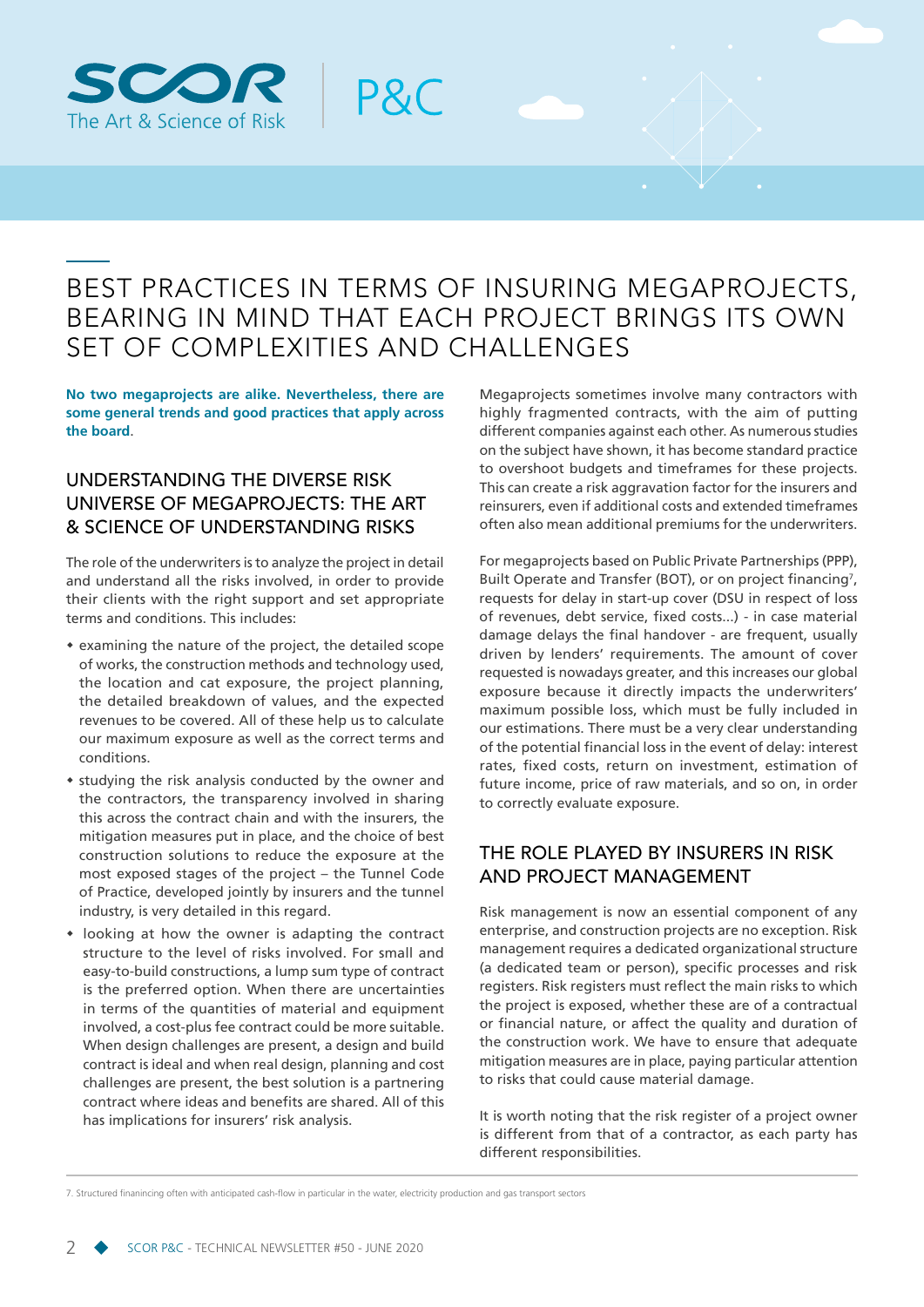

Even if our influence on these issues is limited, we try to convince our insureds to adopt a standardized risk register for all the stakeholders in the project.

Because of the heavy losses suffered by underground works and buildings in late 1990's and early 2000's, the insurance sector has developed Codes of Practice to mitigate certain exposures, such as the Tunnel Code of Practice and the Fire Code of Practice. We strongly recommend including such Codes in the policy wording to ensure efficient and collaborative risk management by all project stakeholders, including insurers.

When going to a site to conduct a survey, insurers work alongside the owner and the contractors to help analyze potential causes of loss and to implement appropriate mitigation methods. SCOR's underwriters and their risk surveyor partners have conducted for hundreds of risk surveys, which gives us an excellent overview of risk management practices on large infrastructure projects – this is useful not just in terms of benchmarking between projects, but also in terms of spreading best practices and lessons learned from similar projects or types of exposure.

The most important consideration, however, is to adapt to the new needs of megaprojects and to be as innovative as our insureds, because as we have already mentioned, no two megaprojects are alike. Each project must be studied in depth to define terms, conditions and loss mitigation measures, as well as the most appropriate human and technical resources needed to efficiently manage the policy.

#### MANAGING CLAIMS

Major claims in the construction industry (above USD 50 million) have increased significantly in the past 10 years compared to the previous decade, with megaprojects obviously being impacted more than smaller projects (see latest [IMIA newsletter, 44th issue](https://www.imia.com/wp-content/uploads/2020/04/IMIA-News-Sheet-44th-April-2020.pdf)).

Claims management is a key component of major project insurance, particularly when it comes to large-capacity, long-term and technical projects. For policies with timeframes of well over five years, you need strong reactivity and good technical skills for claims management. This includes having good internal claims experts and working with adequate loss adjusters or third-party providers at the insurance or reinsurance level, by way of a claims control or claims cooperation clause.

Another possible option in terms of claims management is to create a claims compensation fund managed by independent experts and governed by the underwriters. This solution is often used in the case of low claims-compensation figures, and/or when the local cedants do not have the requisite skills or resources to deal with the number of claims involved (on the Taiwan high-speed train, for example, we had more than 5,000 claims notifications).

### THE HEATHROW EXPRESS LINK TUNNEL COLLAPSE

In 1994, a major collapse occurred on the Heathrow Express tunnel works and damage continued over the following days. The reinstatement cost was almost GBP 150 million, i.e. almost three times the original contract cost.

Since that time the recommendations given by the "Code of practice for Risk Management of tunnel works" developed by Insurers and Tunneling practitioners has been largely adopted worldwide

We highly recommend that owners look not just at the price of the cover but also at the experience, financial stability and expertise of the insurers and reinsurers behind it. All too often, these considerations are forgotten – owners need to consider not just the competitiveness of the contract, but also the quality of the signature.

### MAINTAINING CAPACITY OVER LONG **PERIODS**

Megaprojects frequently last for more than six years and can involve multiple delays.

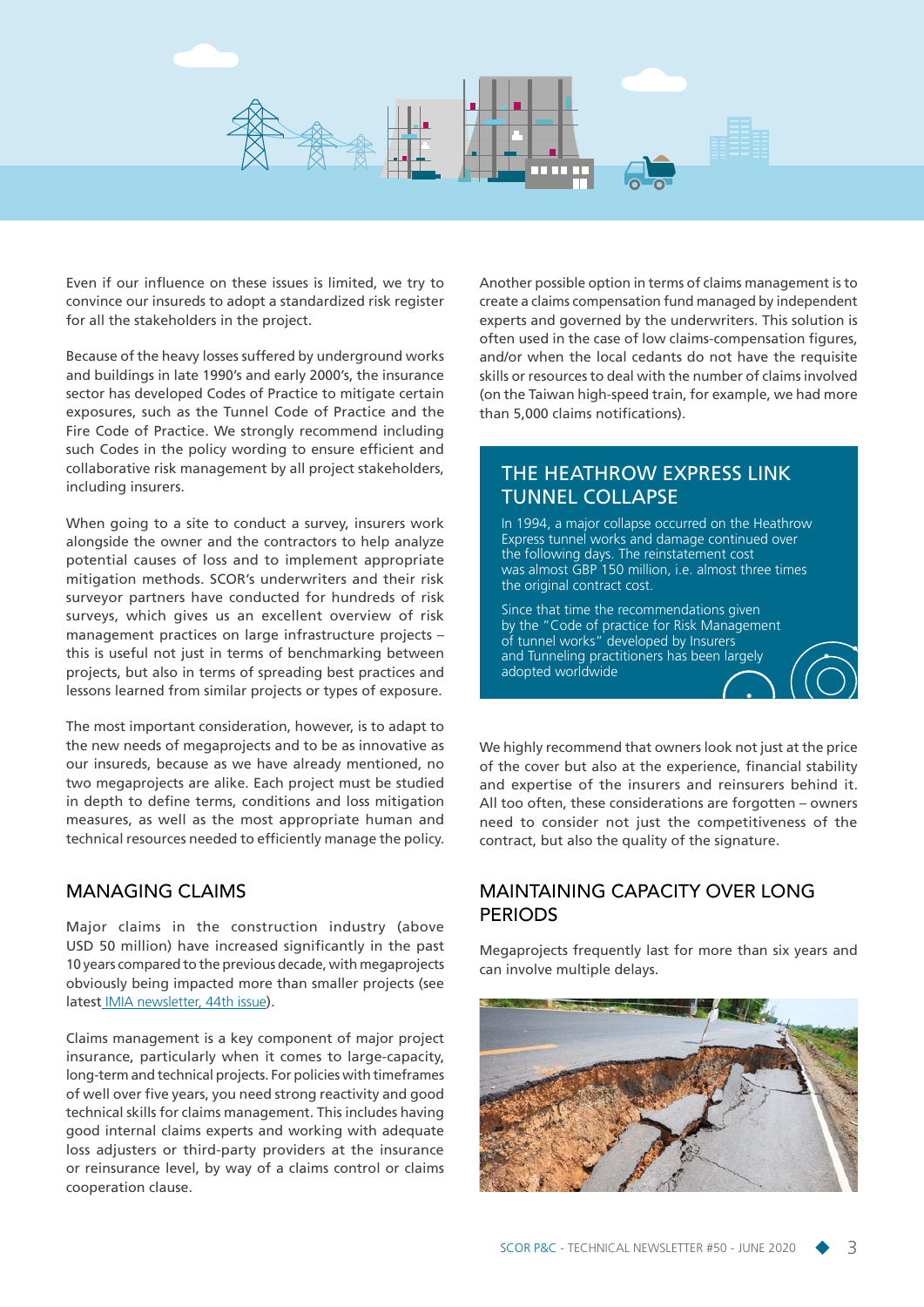

The capacity provided by insurers must be stable, to ensure that the insurance panel will be around for the full duration of the project.

The MOSE Project for the Venice flood barrier began in 2003 and is still ongoing. The Gotthard base tunnel in Switzerland opened after 16 years' construction. The Rogun Dam in Tajikistan is scheduled to go on for 17 years, and the Grand Paris Express project is due to last for 12 years.

Construction insurers have to stay with the risk from start of the works on the ground to full completion, so capacity needs to be available for the entire duration of the project.

In order to keep insurers on the panel throughout these long periods, there has to be a good balance between the financial stability of the insurance panel and adequate terms and conditions, including regular reviews of the terms over the course of the project.

### ADAPTING TO CALLS FOR TENDER: THE BALANCE BETWEEN OPTIMIZATION AND LONG-TERM VIABILITY

Under European Parliament Directive 2004/18/EC, European tenders are compulsory for the award of public works contracts, including any servicing contacts. Insurance is part

of these servicing contracts, adding more transparency to the way in which insurance is placed.

Formal calls for tenders are now also common practice with private investors. In these tenders, owners are keen to balance the price, which is not the only driver, with other factors.

When choosing a panel of (re)insurers for your megaproject, it is important to check that they have a strong financial rating and ideally have their own capacity, along with adequate experience and resources. A leader with a large share can be a positive indicator of confidence in the project, and underwriting teams with a global approach to the segment tend to have a real competitive edge. They have the advantage of seeing several megaprojects every year, of various types and in different locations. The fact of having loss experience in many countries and jurisdictions gives international and global insurers the solid experience they need to provide clients with the best insurance solutions, tailored to their specific needs.

Achieving a good balance between a smart local service and stable capacity, good technical knowledge and long term presence, help to put in place a cover that will respond on any changes, claims and risk management issues for the full duration of the project.

## EFFICIENT RISK MANAGEMENT: THE INSURER'S POINT OF VIEW

### FOLLOW-UP AND MAINTAINING COVER, DESPITE FREQUENT CHANGES

Megaprojects require extensive follow-up by the insurers, sometimes involving hundreds of endorsements and thousands or even tens of thousands of claims when third-party liability is covered. These constraints carry their own risks if they are not monitored correctly. A break in the information chain also represents a risk to which our teams are highly alert, particularly regarding contractual endorsements (change of timeframe, increase in sums insured, additional works to be covered by the policy, etc.).

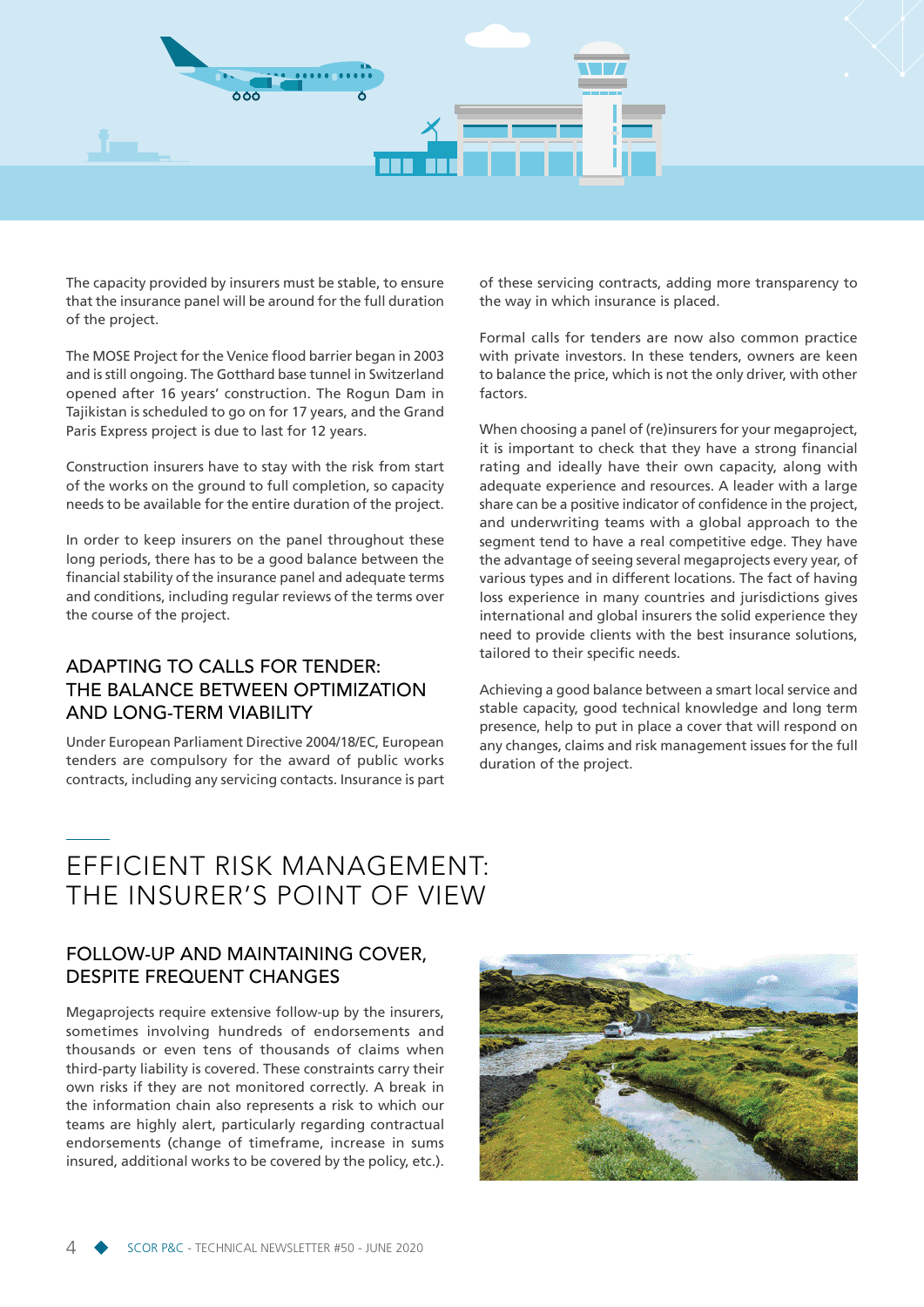

On a large transportation project in Asia, reduction of the financial interest rates drastically lowered the DSU sum insured over the course of the project and we had to estimate a return premium. What do you do when your capacity is not balanced with the overall estimated premium?

These changes can affect the risk profile, the different aggregates (natural disasters, terrorism, construction, property) and the financial data and, as a result, the Maximum Possible Loss (MPL) that needs to be monitored. On Dubai Airport, the sum insured for one of the terminals increased by more than 40% over the course of the project. All the insurers involved had to adapt their capacity and protection to continue covering this major infrastructure project for the UAE.

Other events can also affect an insurance policy, such as a breach of contract between the project owners and the contractors, an embargo (Russia, Iran), civil war or unrest (Arab spring), economic instability (Argentina, Greece), or changes in the insurance panel involved. Our insurance policies for these projects cover all the stakeholders involved – clients, project managers, contractors and subcontractors – throughout the construction period, i.e. several years, and they cannot be terminated. In relation to these projects, we must therefore not only analyze the political and economic environment ahead of time, but also be prepared to deal with exceptional situations during the contract period.

#### HOW INSURERS ARE ALSO MANAGING THEIR OWN EXPOSURE

The long-term viability of (re)insurers does not just depend on their capital management and financial ratings. The average lifespan of megaprojects is considerably longer than 5 years and (re)insurers need to be there for the whole duration of the project. Certain underwriters have had a more than adequate rating and been confirmed for highly competitive placements, but their management teams have decided, for reasons of profitability and capital allocation, to no longer offer coverage for the construction line of business. Replacing insurance/underwriting capacities during the construction phase of a project is always a tricky issue, which only experienced brokers and insurers can handle.

How do you keep track of accumulation? Each project gives us an opportunity to learn and improve our processes. We were reinsurers for the Channel Tunnel construction project, with many small shares backing nearly all the insurance

companies involved in the placement. This insurance scheme was developed in conjunction with all the parties involved, which included nearly every insurance company on the French and British markets. The tunnel was a world first with a contract worth around EUR 5 billion (in 1987 figures). Each of the cedants took out facultative cover with different reinsurers. As a result, SCOR found itself with a total of 14 facultative covers, which meant that in the end, we had one of the largest shares of the placement. Our teams quickly adopted the accumulation principle by creating links between the various accounts in order to monitor both our aggregate commitment and the evolution of the contract. We then realized that not all the cedants were giving us the same information. It differed considerably from one cedant to the other, creating an unsatisfactory situation for both the reinsurers and the insured.

Lessons learned:



MORE AGILE AND EFFECTIVE PLACEMENT

Over-fragmentation of placements is not good business practice and can lead to several problems over the life cycle of the project, particularly when the main risk carriers in terms of capacity, i.e. the facultative reinsurers, are disconnected or distant from the project status on the ground.

Accumulation of capacities is also of great concern to us when it comes to the expansion of an existing operating plant or several projects on the same site. We monitor our aggregate commitments on major petrochemical projects and/or plants by considering our contribution to the operational cover and the cover requested for the construction contracts. In such cases, the amount of capital involved matches the operating loss risk. There is also a risk of propagation if a fire or explosion affects several sites at once.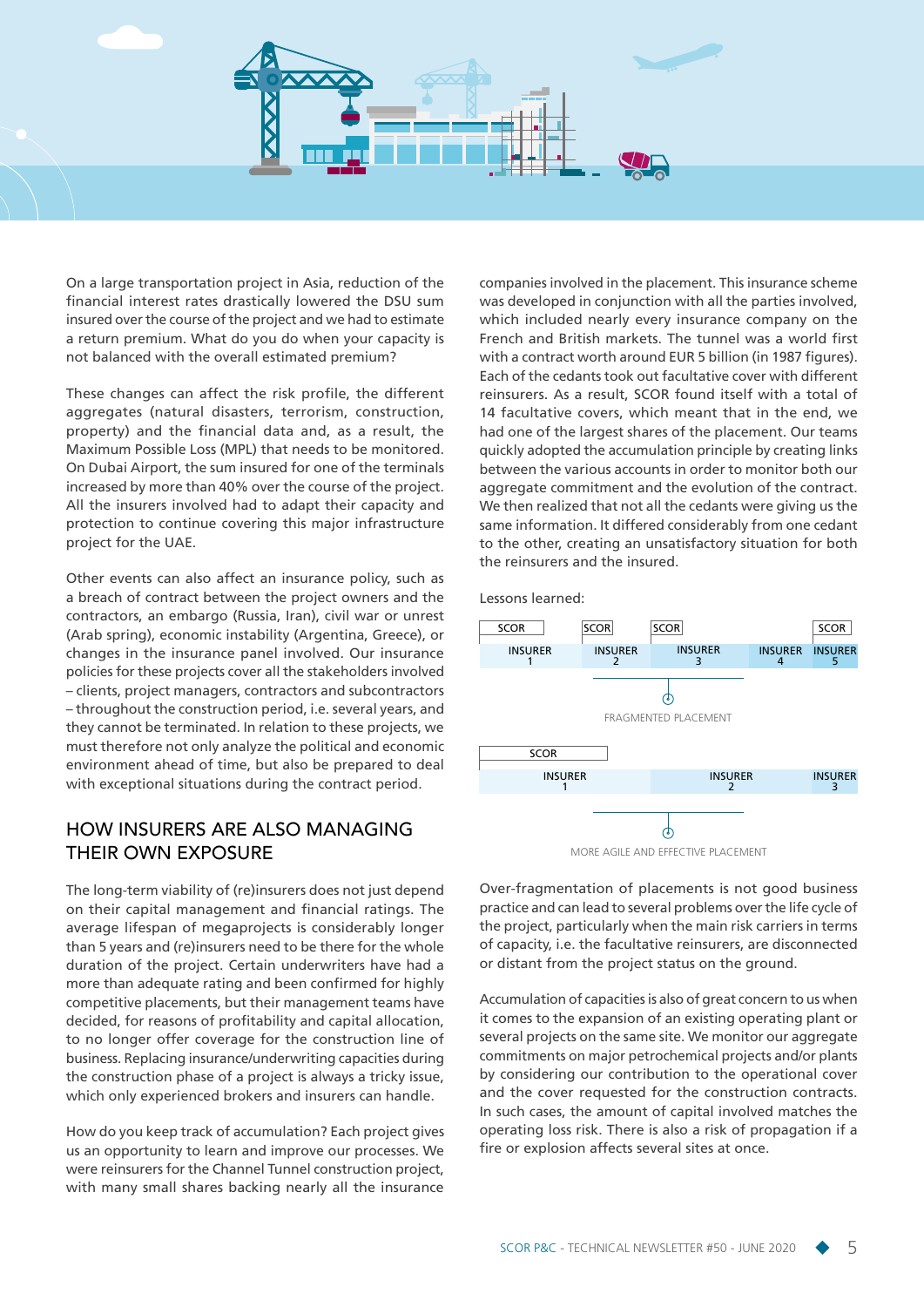

Our underwriters study the different accumulated exposure scenarios to define the maximum share we could take of the risks involved.

These situations are obviously handled in conjunction with both the underwriting management team and the Group risk management team, who are also consulted on the subject of exceptional projects before the underwriting contract is signed (amounts insured, timeframe, type of construction, etc.). This was the procedure used for the London Olympic Games, for which all the projects were covered by a single policy. This policy included an examination of the terrorism exposure involved, even though our London subsidiary was covered by Pool Re. As for the Grand Paris Express, the focus was on the long-term capacity commitment and the project cash-flow in respect of premium and reserves.

How do you handle diversification and mutualization with megaprojects? A reinsurer's strategy is necessarily long-term and designed to diversify its portfolio. For megaprojects, this means writing those projects on a worldwide basis and covering a wide range of occupancies. Our experience in different sectors, from tunnels to large petrochemical plants in various countries, and from nuclear plants in China to airports in the U.S., are an integral part of our history, while the expertise required for these megaprojects is sourced locally whenever necessary.



Each insurer has its own risk appetite, but a good balance between regions, between short duration and long tail, between civil works and industrial risks, and between standard and more innovative technology, makes for a balanced portfolio.

# CHALLENGES OVER THE NEXT 30 YEARS

The way underwriters look at the insurability of construction projects has changed considerably over the past 30 years. To purely technical considerations and financial factors, we have added quality factors and planning issues, and looked at the way projects are financed, organized and risk managed. We now also incorporate societal and environmental issues, which are playing an increasingly important role in our analyses. For example, our assessment will be more positive if a dam project respects the Equator Principles, and if the World Bank is involved in the financing plan. We also value when the Project offers training programs for local populations to meet construction and operating needs. On another level, Environmental Impact Studies (EIS), which are often released publicly, are useful sources of information for underwriters.

The main challenge for any megaproject insurer is to constantly adapt to the evolution of the construction industry: the construction industry is currently undergoing a technological revolution to increase productivity and

#### MORE INFORMATION

More than just a product, megaproject insurance is increasingly part of an entire service platform.

At SCOR, we work in close collaboration with construction companies and construction-tech start-ups to adapt and improve our risk management services and ultimately provide our insured clients with a better offering.

efficiency. New processes (BIM, 3D printing of structures) and new tools such as sensors are being used to obtain data on strain, stress, displacement, temperature, hot spots, wear, and so on, whether in real time or over longer periods. Today it is possible to aggregate and analyze this data in order to detect low signals or weaknesses in different parts of the structures or equipment installed.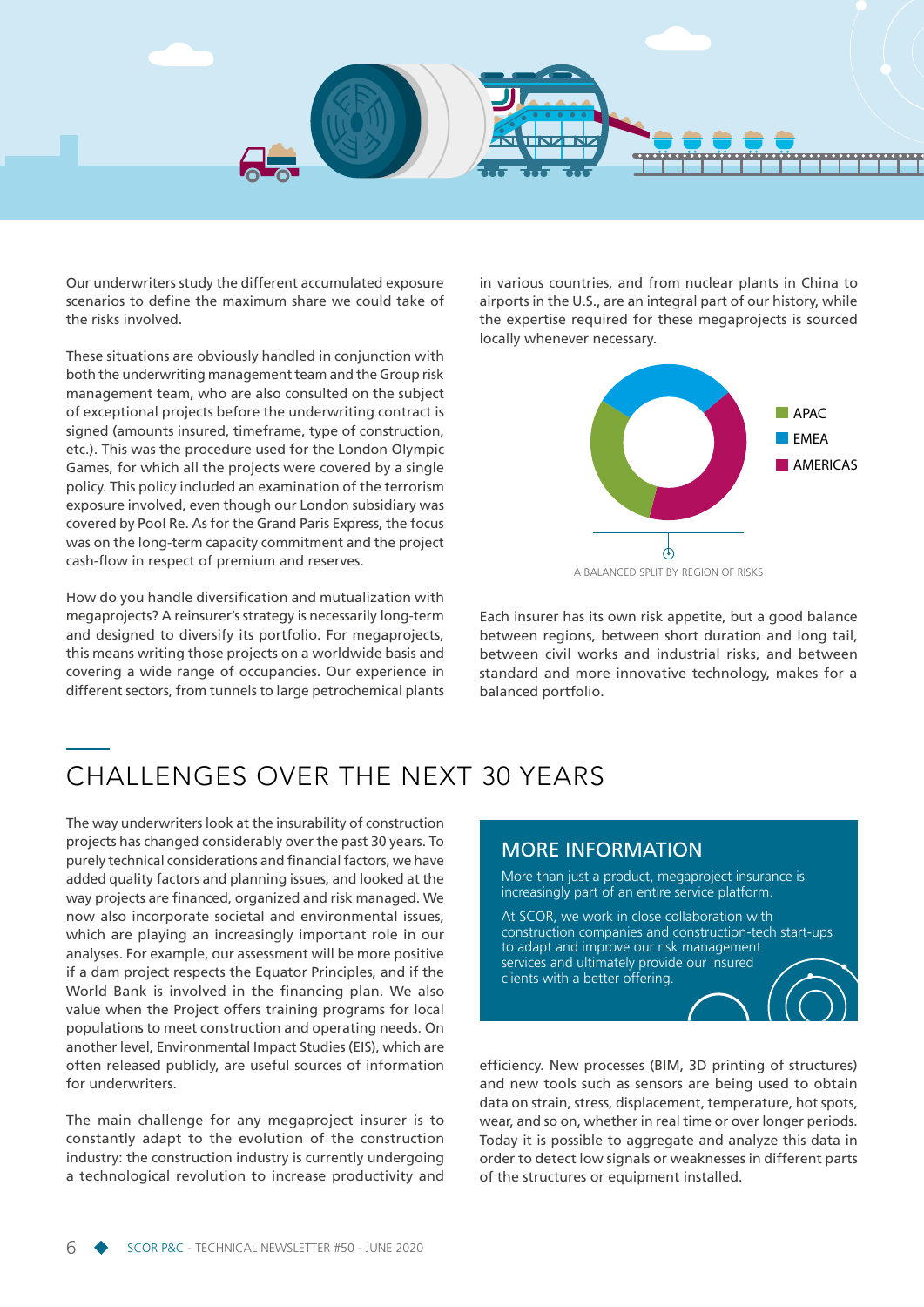

A digital approach is even more pertinent for megaprojects when there is a large geographical spread and number of construction sites involved, or when the sites are not physically accessible by insurance surveyors.

The recent Covid-19 global crisis also raises questions about investments going forward. Will governments push for large infrastructure projects to drive growth and sustainability, or will they concentrate on assisting existing small businesses and SMEs? Will they assist large corporate and development projects, on the condition that these projects improve their social and environmental footprint? In the private sector, we currently see developers questioning about need for more office floor space in large skyscrapers, airport investors questioning about the need for more large terminals, oil price affecting investments for more petrochemical plants. Is this a short-term issue or a more drastic change affecting the volume of large infrastructure projects going forward? Or will this drive large investments in other type of infrastructure considered more appropriate to the new way of living and working and more adapted to the effect of climate change?

# CONCLUSION

This newsletter outlines the key factors necessary for insuring construction of megaprojects. Partnership with clients and brokers, transparency in risk analysis, underwriting experience on a worldwide basis, availability of the financial capacity on the long term, having claims and risk management services are all key ingredients.

As a global (re)insurer of large infrastructure projects, we are continuously adapting to the needs of our clients and markets, to put in action our role as a solid partner supporting the development of sustainable and resilient infrastructures and societies.